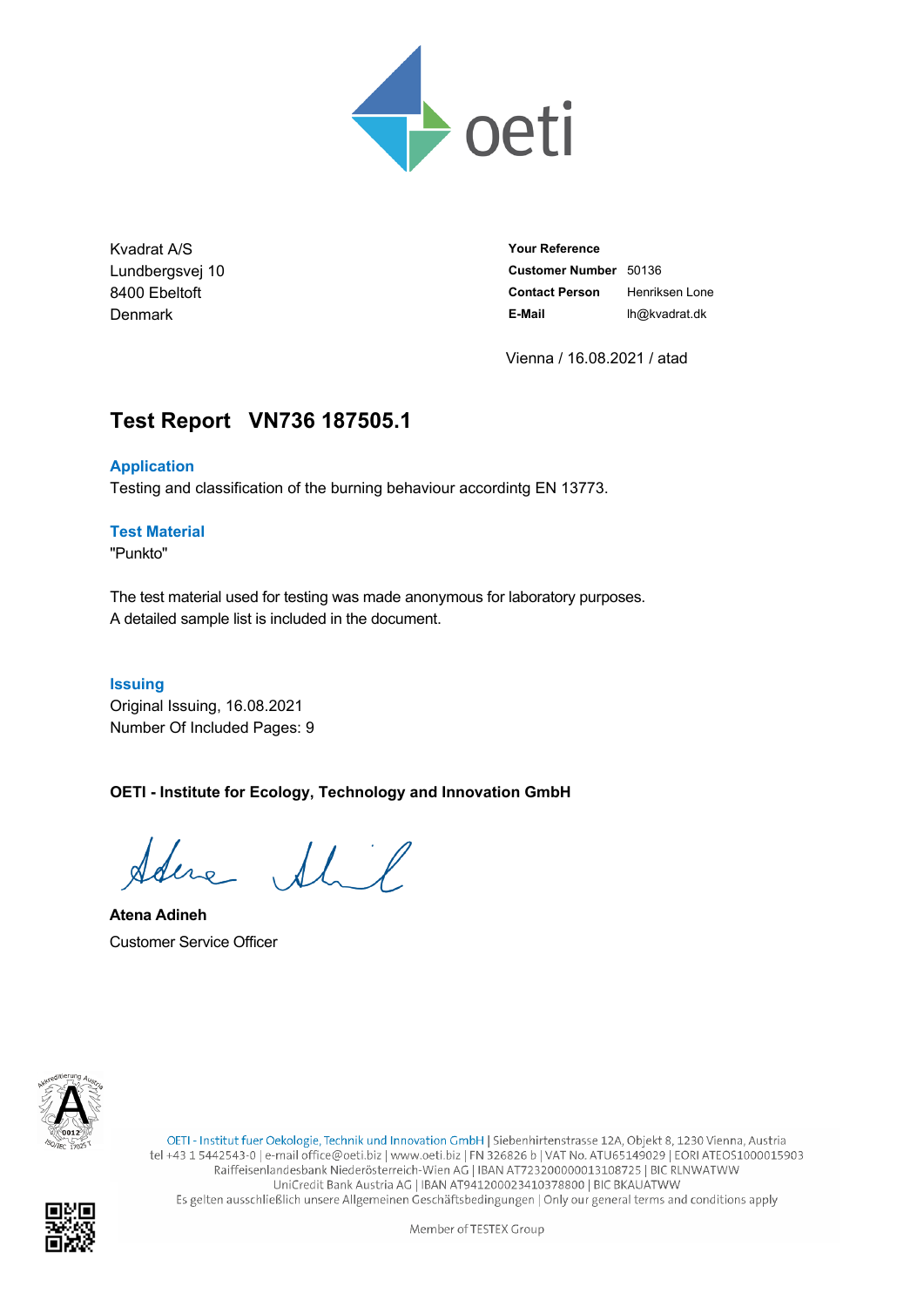

| <b>Application</b><br>1 |                                                                        |
|-------------------------|------------------------------------------------------------------------|
| <b>Date of Order</b>    | <b>Scope of Order</b>                                                  |
| 21.06.2021              | Description Of Specimen - Textile Fabrics - DIN 60000                  |
|                         | Washing Procedure For Textile Testing - EN ISO 6330                    |
|                         | Ignitability Vertical Orientated Specimen - EN 1101                    |
|                         | Flame Spread of Vertical Oriented Specimen - supplied cond. - EN 13772 |
|                         | Flame Spread of Vertical Oriented Specimen - after cleaning - EN 13772 |
|                         | Dropping Behaviour - supplied condition - EN 13772                     |
|                         | Dropping Behaviour - after cleaning - EN 13772                         |
|                         | Classification Of Burning Behaviour Of Curtains And Drapes - EN 13773  |

### **2 Samples**

| No. Receipt | <b>Sample Identification</b> |
|-------------|------------------------------|
| 24.06.2021  | "Punkto"                     |

(Unless otherwise stated samples are provided by the customer.)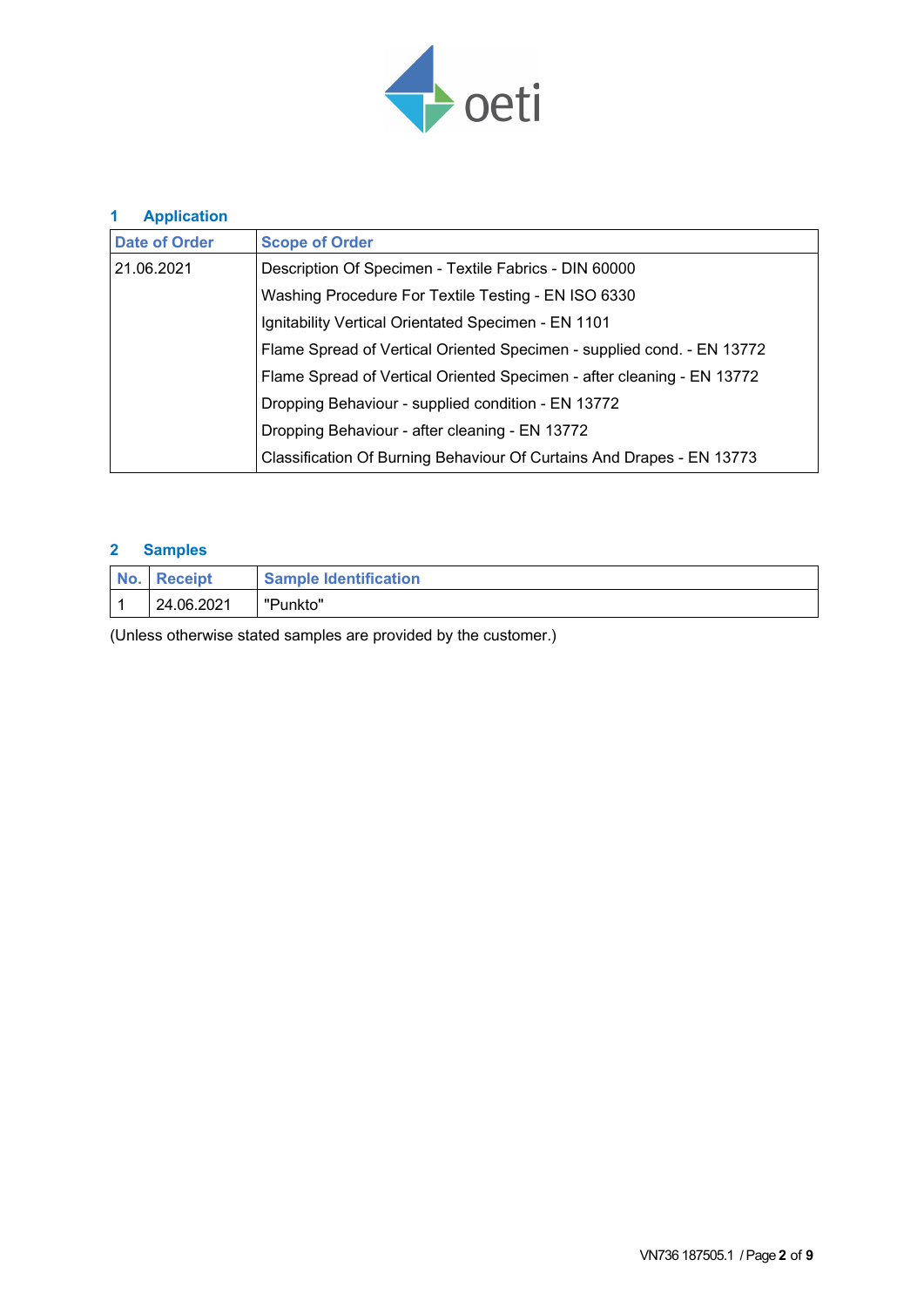

#### **3 Tests Performed / Results**

#### **\*Description Of Specimen - Textile Fabrics DIN 60000**

| Tested sample:             | #1 "Punkto"                    |
|----------------------------|--------------------------------|
|                            | 100% Polyester (Trevira CS)    |
| Type of fibre:             | (declaration by the applicant) |
| Technological description: | Woven fabric                   |

According to the current version of the relevant European Directives, fibre materials with a mass percentage of

< 2 % are not specified.

#### **Washing Procedure For Textile Testing EN ISO 6330 (OZW12)**

| Tested sample:              | #1 "Punkto"                                 |
|-----------------------------|---------------------------------------------|
| Standard washing maschine   | Wascator FOM 71 CLS                         |
| Washing procedure           | 6N - normal washing 60 °C                   |
| Total mass of the specimen  | 1.780                                       |
| Load                        | $2$ kg                                      |
| Loading fabric              | knitted 100% polyester fabric textured yarn |
| Washing detergent           | ECE 2 washing detergent                     |
| Water hardness              | $0^{\circ}$ dH                              |
| Number of washing processes | 1 and 12                                    |
| Drying procedure            | Procedure A - Line drying                   |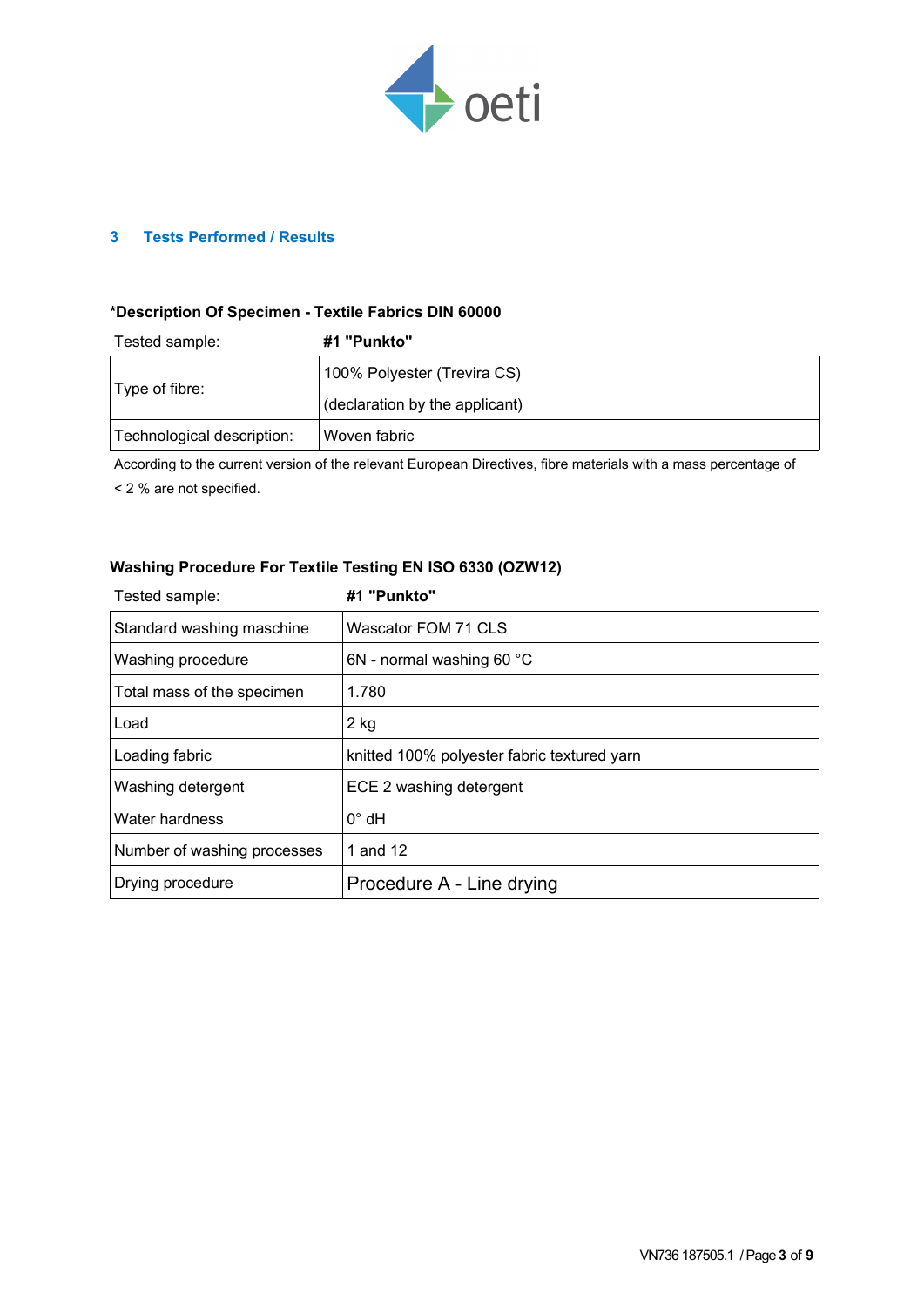

### **Ignitability Vertical Orientated Specimen EN 1101**

| Tested sample: | #1 "Punkto" |
|----------------|-------------|
|                |             |

Test climate:

- Temperature [°C]: 23

- rel. Humidity: [%]: 31

### Pretreatment: 1 washing cycle (see washing procedure)

|                 | <b>Longitudinal direction</b> |              |                 | <b>Cross direction</b> |              |
|-----------------|-------------------------------|--------------|-----------------|------------------------|--------------|
|                 | Number of                     |              |                 | Number of              |              |
| Ignition time   | Ignitions                     | No ignitions | Ignition time   | Ignitions              | No ignitions |
| 1 <sub>s</sub>  | 0                             |              | 1 <sub>s</sub>  | $\Omega$               |              |
| 2s              | $\pmb{0}$                     |              | 2s              | $\mathbf 0$            | 1            |
| 3 <sub>s</sub>  | 0                             |              | 3 <sub>s</sub>  | 0                      |              |
| 4 s             | $\mathbf 0$                   | 1            | 4 s             | $\Omega$               | 1            |
| 5 <sub>s</sub>  | $\mathbf 0$                   | 1            | 5 <sub>s</sub>  | $\mathbf 0$            | 1            |
| 10 <sub>s</sub> | $\mathbf 0$                   |              | 10 <sub>s</sub> | $\Omega$               |              |
| 15 <sub>s</sub> | $\mathbf 0$                   | 1            | 15 <sub>s</sub> | $\Omega$               | 1            |
| 20 <sub>s</sub> | 0                             | 5            | 20 <sub>s</sub> | $\Omega$               | 5            |

| Middle ignition time [s] | > 20 | Middle ignition time [s] | > 20 |
|--------------------------|------|--------------------------|------|
|                          |      |                          |      |

| Minimum ignition time [s] | > 20 |
|---------------------------|------|
|                           |      |

Measurement uncertainty [%]: **13.76**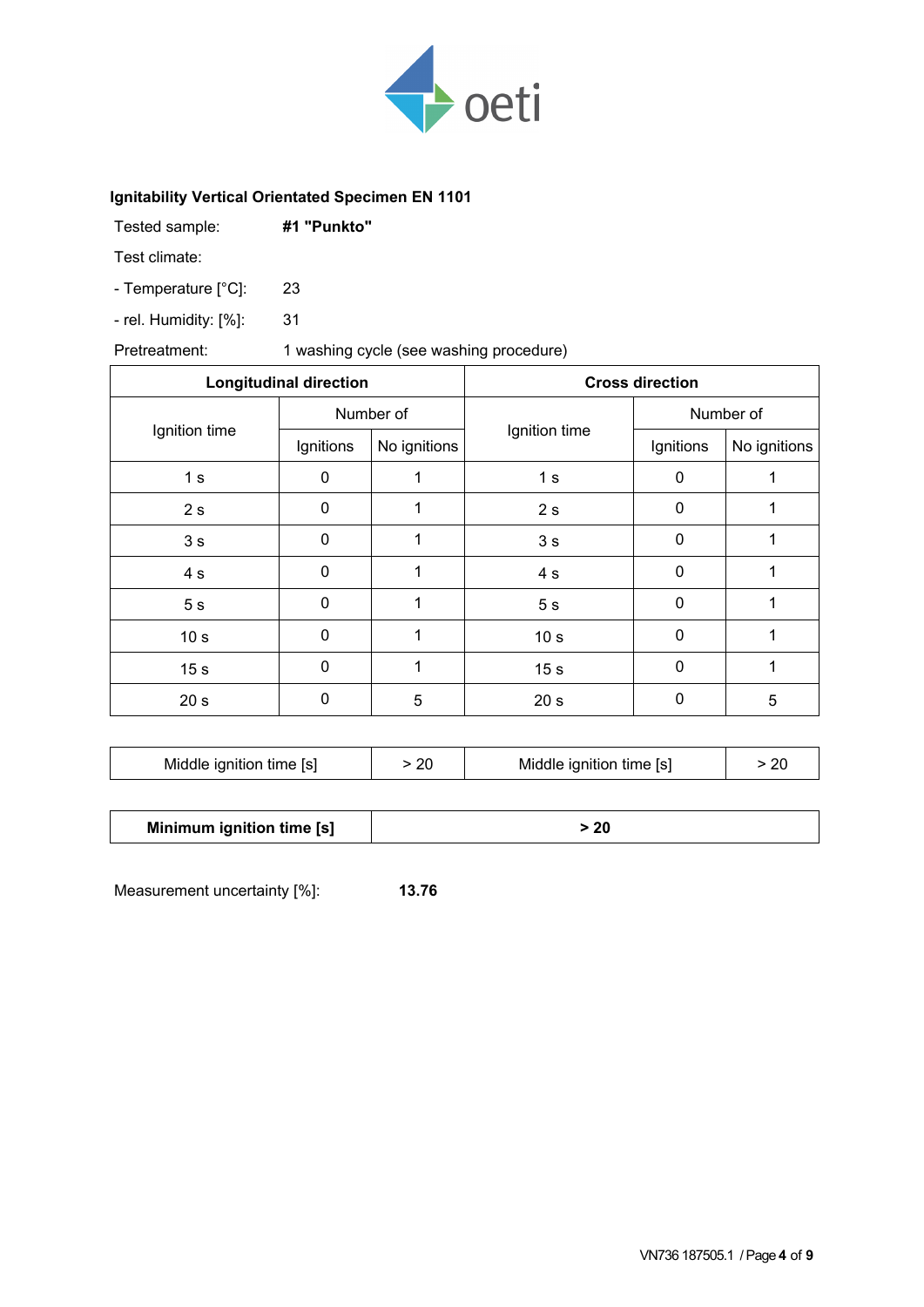

#### **Flame Spread of Vertical Oriented Specimen - supplied cond. EN 13772**

| Tested sample:                |         | #1 "Punkto"                        |                                                  |                                                                                                                                                                                                                                                                                                                                                                                                                                                                                                                                                                                                                                                                    |                          |           |         |  |
|-------------------------------|---------|------------------------------------|--------------------------------------------------|--------------------------------------------------------------------------------------------------------------------------------------------------------------------------------------------------------------------------------------------------------------------------------------------------------------------------------------------------------------------------------------------------------------------------------------------------------------------------------------------------------------------------------------------------------------------------------------------------------------------------------------------------------------------|--------------------------|-----------|---------|--|
| Conditioning climate:         |         | 20±2 °C/ 65± 5 % relative humidity |                                                  |                                                                                                                                                                                                                                                                                                                                                                                                                                                                                                                                                                                                                                                                    |                          |           |         |  |
| Test gas:                     |         | Propan                             |                                                  |                                                                                                                                                                                                                                                                                                                                                                                                                                                                                                                                                                                                                                                                    |                          |           |         |  |
| Pretreatment:                 |         |                                    | None, test was carried out in supplied condition |                                                                                                                                                                                                                                                                                                                                                                                                                                                                                                                                                                                                                                                                    |                          |           |         |  |
|                               | exposed | 1st marker                         | 3rd marker                                       | Time from start of<br>inflammation to burning<br>through of the                                                                                                                                                                                                                                                                                                                                                                                                                                                                                                                                                                                                    |                          | destroyed | flaming |  |
| Sample                        | surface | thread                             | thread                                           | 1st marker                                                                                                                                                                                                                                                                                                                                                                                                                                                                                                                                                                                                                                                         | 3rd marker               | length    | debris  |  |
|                               |         | severed                            | severed                                          | thread                                                                                                                                                                                                                                                                                                                                                                                                                                                                                                                                                                                                                                                             | thread                   |           |         |  |
|                               |         |                                    |                                                  | $[s] % \begin{center} % \includegraphics[width=\linewidth]{imagesSupplemental_3.png} % \end{center} % \caption { % \textit{DefNet} of the \textit{DefNet} dataset. % Note that the \textit{DefNet} and \textit{DefNet} dataset. % Note that the \textit{DefNet} and \textit{DefNet} dataset. % Note that the \textit{DefNet} and \textit{DefNet} dataset. % Note that the \textit{DefNet} and \textit{DefNet} dataset. % Note that the \textit{DefNet} and \textit{DefNet} dataset. % Note that the \textit{DefNet} and \textit{DefNet} dataset. % Note that the \textit{DefNet} and \textit{DefNet} dataset. % Note that the \textit{DefNet} and \textit{DefNet}$ | [s]                      | [cm]      |         |  |
| <b>Longitudinal direction</b> |         |                                    |                                                  |                                                                                                                                                                                                                                                                                                                                                                                                                                                                                                                                                                                                                                                                    |                          |           |         |  |
| 1                             | right   | no                                 | no                                               | --                                                                                                                                                                                                                                                                                                                                                                                                                                                                                                                                                                                                                                                                 | $-$                      | 13        | no      |  |
| $\overline{2}$                | left    | no                                 | no                                               | --                                                                                                                                                                                                                                                                                                                                                                                                                                                                                                                                                                                                                                                                 | --                       | 12        | no      |  |
| 3                             | right   | no                                 | no                                               | --                                                                                                                                                                                                                                                                                                                                                                                                                                                                                                                                                                                                                                                                 | --                       | 12        | no      |  |
| 4                             | right   | no                                 | no                                               | --                                                                                                                                                                                                                                                                                                                                                                                                                                                                                                                                                                                                                                                                 | --                       | 11        | no      |  |
| <b>Cross direction</b>        |         |                                    |                                                  |                                                                                                                                                                                                                                                                                                                                                                                                                                                                                                                                                                                                                                                                    |                          |           |         |  |
| 1                             | right   | no                                 | no                                               | --                                                                                                                                                                                                                                                                                                                                                                                                                                                                                                                                                                                                                                                                 | $\overline{\phantom{a}}$ | 12        | no      |  |
| $\overline{2}$                | left    | no                                 | no                                               | --                                                                                                                                                                                                                                                                                                                                                                                                                                                                                                                                                                                                                                                                 | --                       | 12        | no      |  |
| 3                             | right   | no                                 | no                                               | --                                                                                                                                                                                                                                                                                                                                                                                                                                                                                                                                                                                                                                                                 | --                       | 13        | no      |  |
| 4                             | right   | no                                 | no                                               | --                                                                                                                                                                                                                                                                                                                                                                                                                                                                                                                                                                                                                                                                 | --                       | 13        | no      |  |

Measurement uncertainty [%]: 5.89

Precision: With an interlaboratory test with 16 textile samples in 11 European laboratories it showed up that the determined results are reproducible and repeatable. Between all laboratories agreeing results showed up. The uncertainty of the measurement [u] corresponds therefore to the dispersion of the individual values of the respective examination.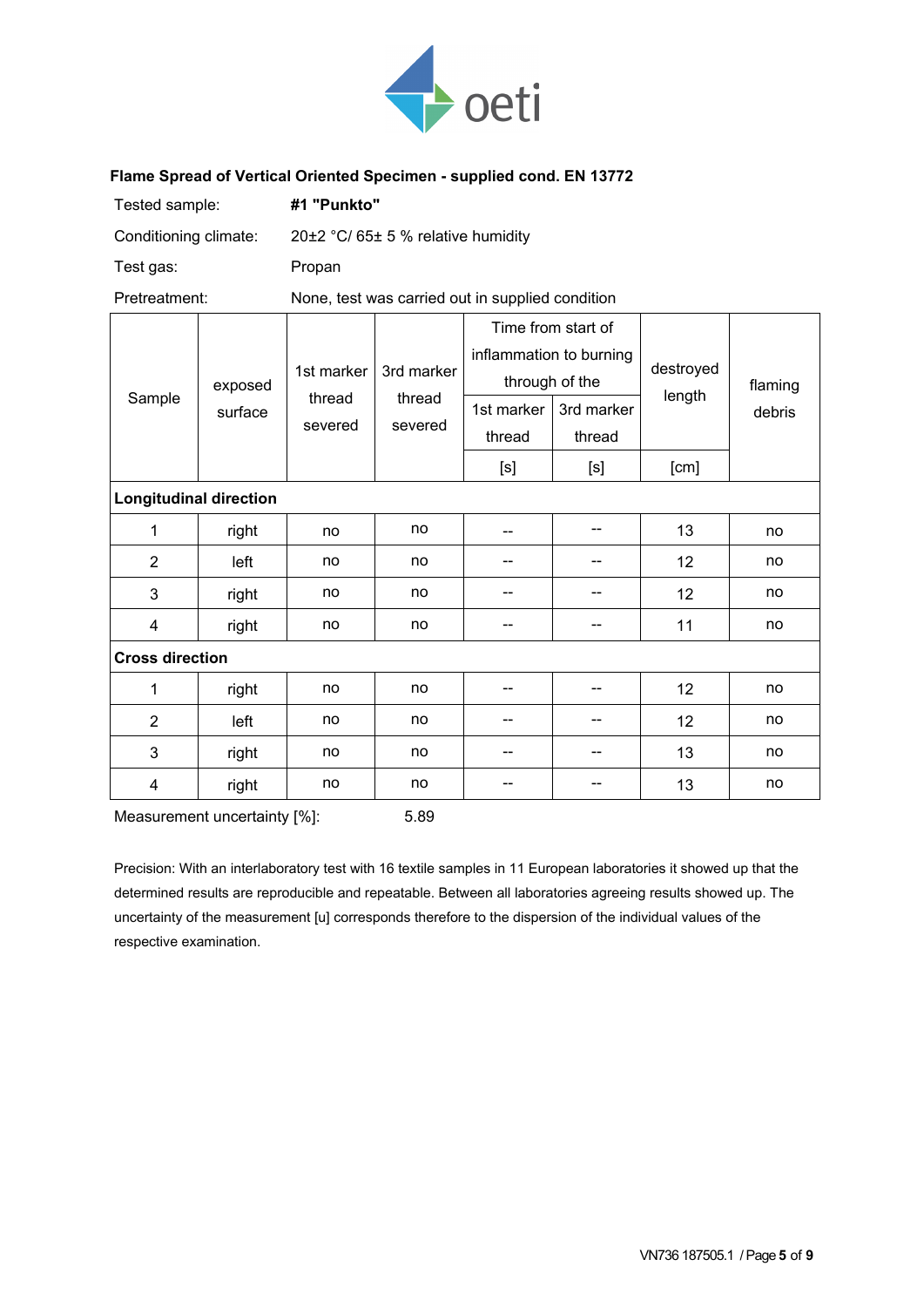

#### **Flame Spread of Vertical Oriented Specimen - after cleaning EN 13772**

| Tested sample:                |         | #1 "Punkto"                        |                                           |                                                                 |            |                     |         |  |
|-------------------------------|---------|------------------------------------|-------------------------------------------|-----------------------------------------------------------------|------------|---------------------|---------|--|
| Conditioning climate:         |         | 20±2 °C/ 65± 5 % relative humidity |                                           |                                                                 |            |                     |         |  |
| Test gas:                     |         | Propan                             |                                           |                                                                 |            |                     |         |  |
| Pretreatment:                 |         |                                    | 12 washing cycles (see washing procedure) |                                                                 |            |                     |         |  |
| Sample                        | exposed | 1st marker<br>thread               | 3rd marker<br>thread                      | Time from start of<br>inflammation to burning<br>through of the |            | destroyed<br>length | flaming |  |
|                               | surface | severed                            | severed                                   | 1st marker                                                      | 3rd marker |                     | debris  |  |
|                               |         |                                    |                                           | thread                                                          | thread     |                     |         |  |
|                               |         |                                    |                                           | [s]                                                             | [s]        | [cm]                |         |  |
| <b>Longitudinal direction</b> |         |                                    |                                           |                                                                 |            |                     |         |  |
| 1                             | right   | no                                 | no                                        |                                                                 | --         | 12                  | no      |  |
| $\overline{2}$                | left    | no                                 | no                                        |                                                                 | --         | 12                  | no      |  |
| 3                             | right   | no                                 | no                                        | --                                                              |            | 12                  | no      |  |
| 4                             | right   | no                                 | no                                        |                                                                 |            | 13                  | no      |  |
| <b>Cross direction</b>        |         |                                    |                                           |                                                                 |            |                     |         |  |
| 1                             | right   | no                                 | no                                        |                                                                 | --         | 13                  | no      |  |
| $\overline{2}$                | left    | no                                 | no                                        | --                                                              | --         | 10                  | no      |  |
| 3                             | right   | no                                 | no                                        |                                                                 | --         | 12                  | no      |  |
| 4                             | right   | no                                 | no                                        |                                                                 |            | 12                  | no      |  |

Measurement uncertainty [%]: 5.89

Precision: With an interlaboratory test with 16 textile samples in 11 European laboratories it showed up that the determined results are reproducible and repeatable. Between all laboratories agreeing results showed up. The uncertainty of the measurement [u] corresponds therefore to the dispersion of the individual values of the respective examination.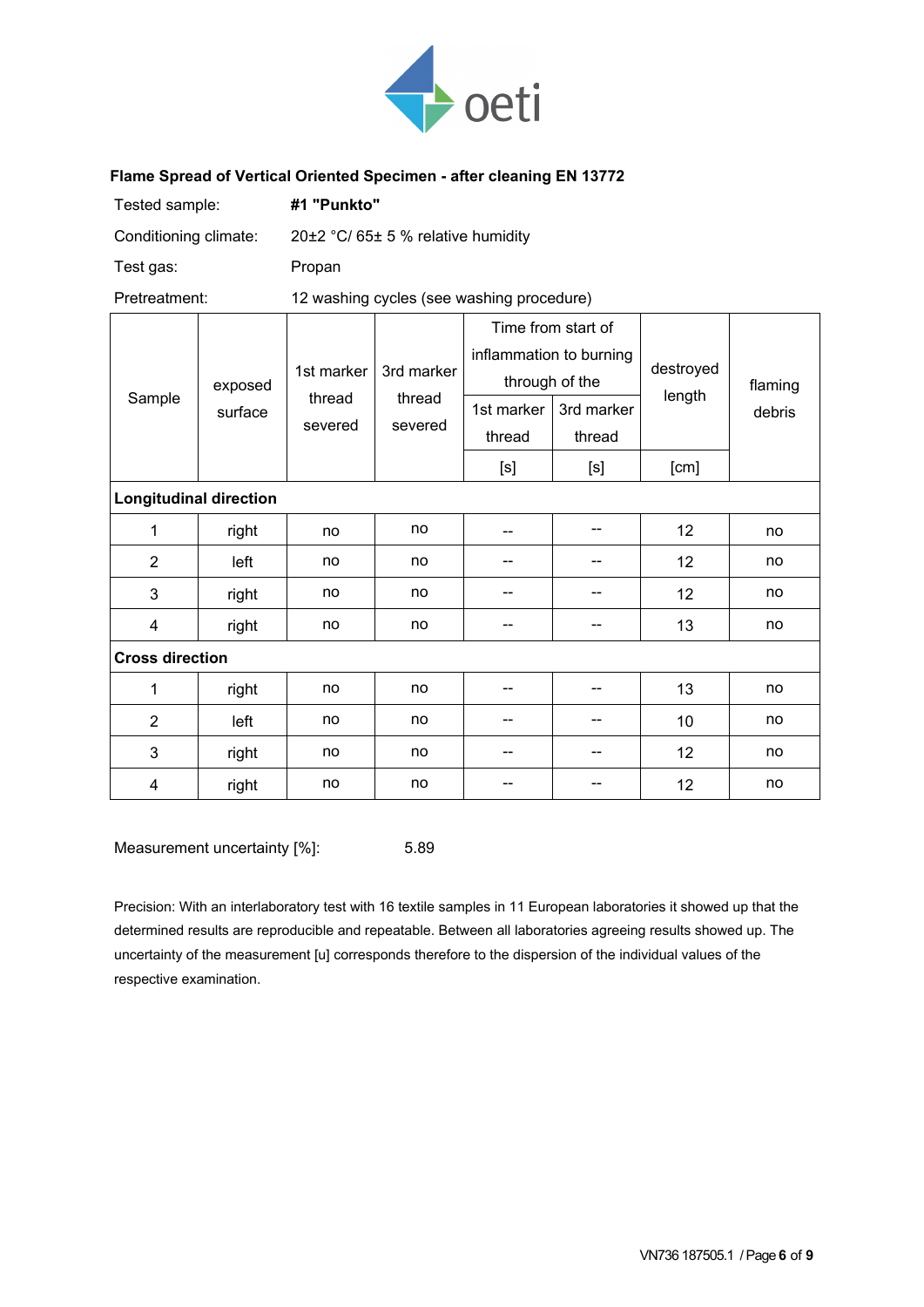

## **Dropping Behaviour - supplied condition EN 13772**

### Tested sample: **#1 "Punkto"**

### Pretreatment: None, test was carried out in supplied condition

|        | <b>Longitudinal direction</b> |          |        | <b>Cross direction</b> |          |
|--------|-------------------------------|----------|--------|------------------------|----------|
|        | Number of                     | Igniting | Sample | Number of              | Igniting |
| Sample | drops                         | dropping |        | drops                  | dropping |
|        | 0                             | --       |        | 0                      | --       |
| 2      |                               | --       | 2      |                        | --       |
| 3      |                               | --       | 3      |                        | --       |
|        |                               | --       |        |                        |          |

#### **Dropping Behaviour - after cleaning EN 13772**

Tested sample: **#1 "Punkto"**

| Pretreatment:<br>12 washing cycles (see washing procedure) |           |          |        |                        |          |  |
|------------------------------------------------------------|-----------|----------|--------|------------------------|----------|--|
| <b>Longitudinal direction</b>                              |           |          |        | <b>Cross direction</b> |          |  |
|                                                            | Number of | Igniting |        | Number of              | Igniting |  |
| Sample                                                     | drops     | dropping | Sample | drops                  | dropping |  |
|                                                            | 0         |          |        |                        |          |  |
| 2                                                          | 0         |          | 2      |                        |          |  |
| 3                                                          |           |          | 3      |                        |          |  |
|                                                            |           |          |        |                        |          |  |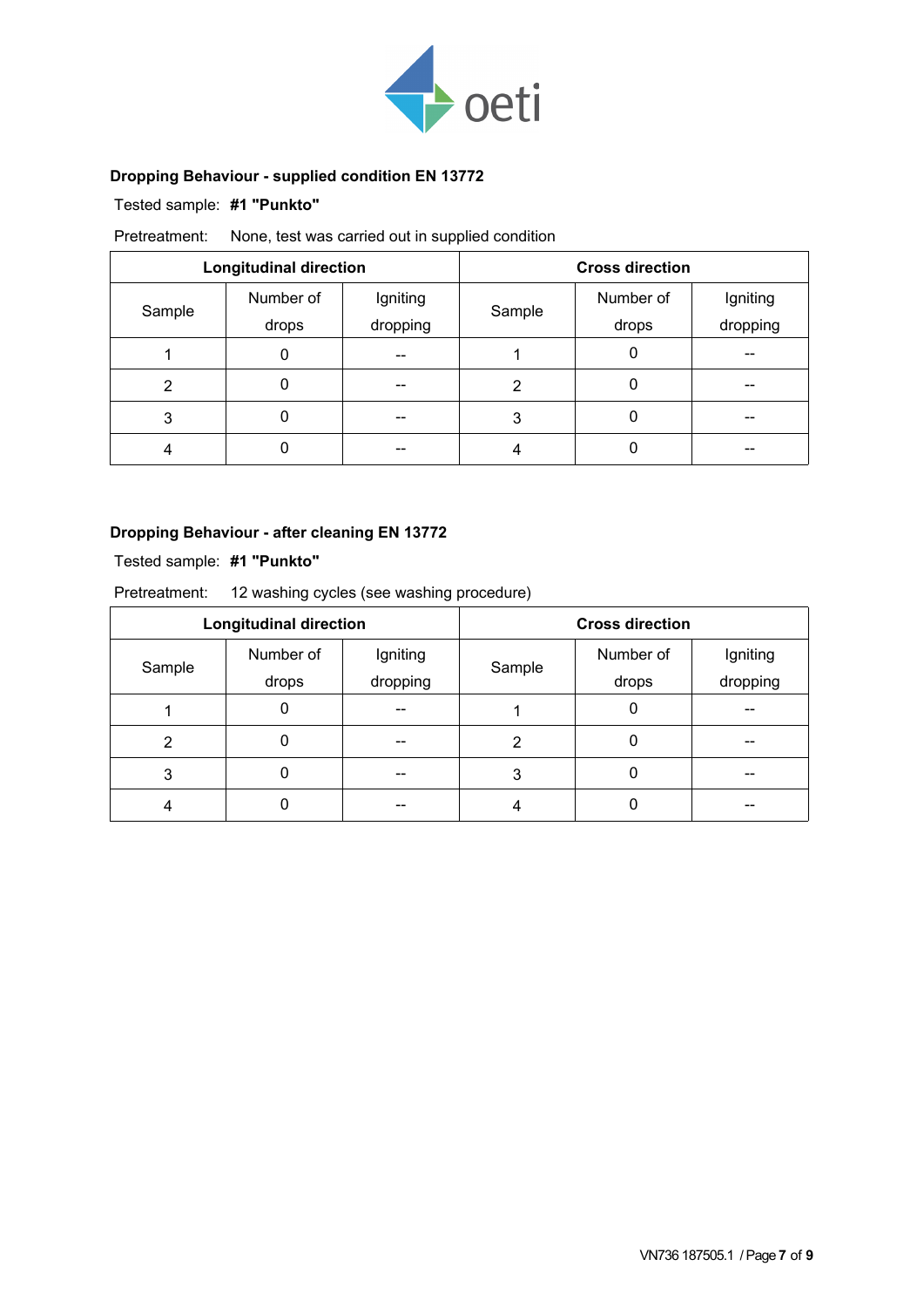

#### **\*Classification Of Burning Behaviour Of Curtains And Drapes EN 13773**

Tested sample: **#1 "Punkto"**

| Determination of the ignitability according to EN 1101                                                             |                  | no ignition |
|--------------------------------------------------------------------------------------------------------------------|------------------|-------------|
| Determination of the flame spread of<br>vertical orientated specimen according to<br>EN 13772 - supplied condition | 1st Markerthread | no break    |
|                                                                                                                    | 3rd Markerthread | no break    |
|                                                                                                                    | Flaming debris   | none        |
| Determination of the flame spread of<br>vertical orientated specimen according to<br>EN 13772 - after cleaning     | 1st Markerthread | no break    |
|                                                                                                                    | 3rd Markerthread | no break    |
|                                                                                                                    | Flaming debris   | none        |
| max. Number of drops falled down during EN 13772 test                                                              |                  | 0           |
| Drops caused ignition of filter paper                                                                              |                  | no          |

#### **Classification of burning behaviour**

According to the classification criteria of EN 13773 the tested specimen can be classified as:

**Class 1**

#### **Classification of dropping behaviour**

The tested specimen can be classified as

#### **not dropping**

Not dropping behaviour corresponds in accordance with the former standard ÖNORM B 3800 part 1 point 6,1 to the drop class "Tr1- nicht tropfend"